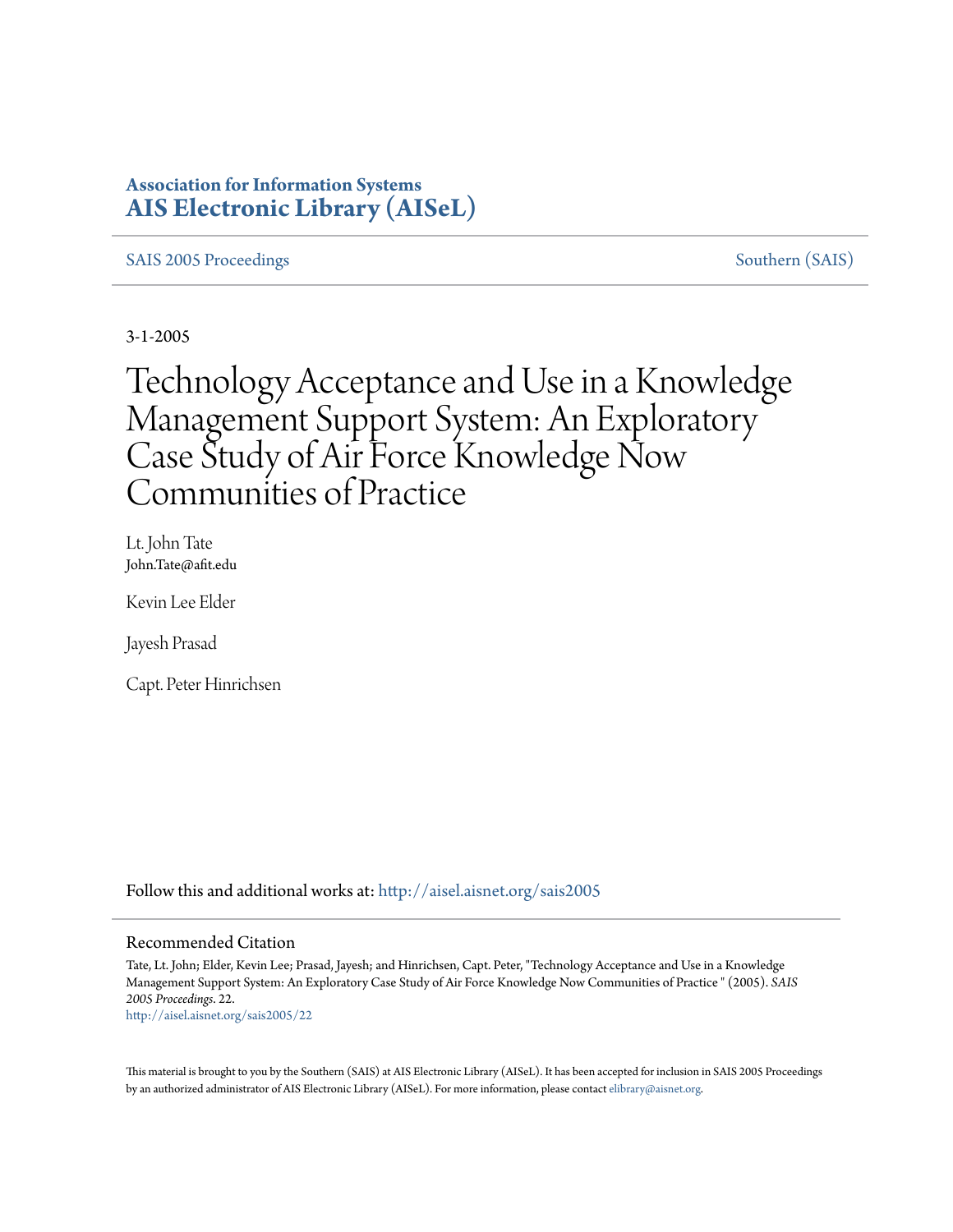## **TECHNOLOGY ACCEPTANCE AND USE IN AKNOWLEDGE MANAGEMENT SUPPORT SYSTEM: AN EXPLORATORY CASE STUDY OF AIR FORCE KNOWLEDGE NOW COMMUNITIES OF PRACTICE**

#### **Lt. John Tate**

**Air Force Institute of Technology**  John.Tate@afit.edu

**Kevin Lee Elder Air Force Institute of Technology**  Kevin.Elder@afit.edu

#### **Jayesh Prasad**

**University of Dayton**  Jayesh.Prasad@notes.udayton.edu

#### **Capt. Peter Hinrichsen**

**Air Force Research Laboratory**  Peter.Hinrichsen@wpafb.af.mil

#### **Abstract**

*In 2002, The Air Force's Chief Information Officer (CIO) tasked Air Force Knowledge Now (AFKN) to host online Communities of Practice as a means to enhance and facilitate KM. (AF/CIO, 2002) These CoPs are intended to provide users, which share a functional or organizational bond, the ability to electronically collaborate. There have been several studies performed previously at the Air Force Institute of Technology (AFIT) on CoPs. The current research will explore some of the findings from these previous studies, while applying the theories of the Technology Acceptance Model (TAM) in order to gain a better understanding of the use and acceptance of CoPs.* 

**Keywords**: Knowledge Management, Technology Acceptance, Communities of Practice, Air Force

#### **Problem Statement**

As stated above, there have been several studies performed at AFIT looking at the many theories of factors that help "cultivate" new CoPs. The current research is focused on CoPs as a form of technology, and as such will study CoP acceptance and use from a similar perspective to any other information technology (IT) system. There have been hundreds of studies based on Davis' work on User acceptance and TAM (Davis, 1989); but to date Knowledge Management Systems (KMS) such as the AFKN CoPs have been relatively unexplored. This study embraces the recommendation of Venkatesh et al., to research technologies such as collaborative systems in order to provide a "richer understanding of technology adoption and usage behavior." (Venkatesh, Morris, Davis, & Davis, 2003)

#### **Research Questions**

This research seeks to discover if there are a specific set of factors that CoP or AFKN administrators can incorporate into CoPs to encourage acceptance and use. These factors may or may not be affected based on CoP functional makeup, formality, access, length of use or user's grade.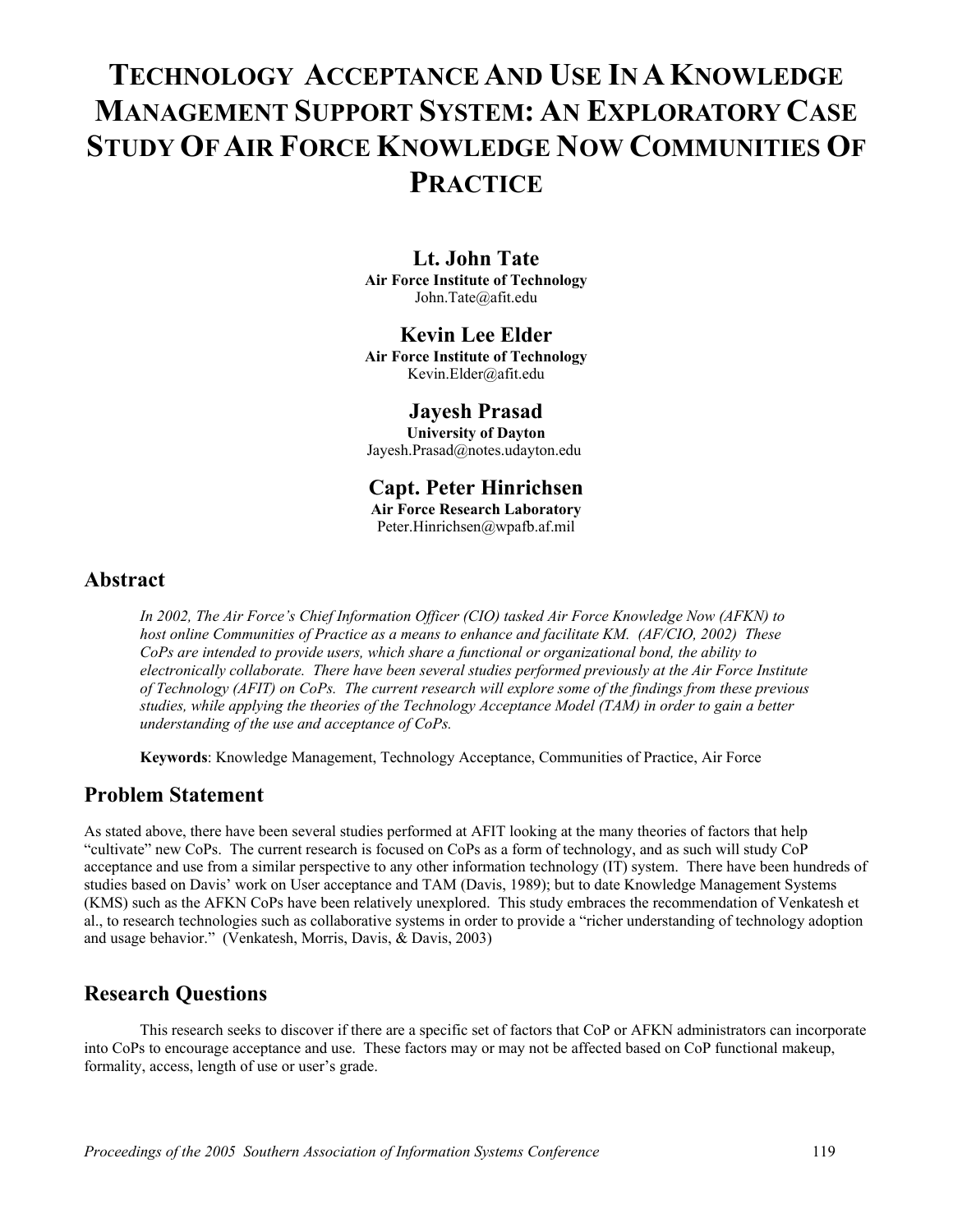#### *Investigative Questions*

- 1a. Based on existing models, is there a difference between factors based on whether the CoP is used by teams, function, or directorates?
- 1b. Based on existing models, is there a difference between factors based on whether the CoP is formed informally or formally?
- 1c. Based on existing models, is there a difference between factors based on whether the CoP is open or closed?
- 1d. Based on existing models, is there a difference between factors based on how long the individual has been with the CoP?
- 1e. Based on existing models, is there a difference between factors based on the individual's grade/position?
- 2a. What are the specific factors that encouraged an individual to participate in a particular CoP when initially starting to use the CoP?
- 2b. What factors discouraged an individual from participating in a particular CoP when initially starting to use the CoP?
- 3a. What factors encouraged an individual to participate in a particular CoP after initial use?
- 3b. What factors discouraged an individual from participating in a particular CoP after initial use?
- 4. How are CoP users using CoPs?

#### **Research Focus**

Although there are many instances of CoPs that are being used in the civilian sector, the focus of this research will be on AFKN CoPs, with the individual CoP user being the unit of analysis. Additionally, other factors such as access, formality, time using the CoP, position, and/or organizational composition will be looked at to identify potential explanations for differences. The underlying focus of this research will seek to find out how AFKN CoPs are being used.

### **Methodology**

To answer investigative questions one and two, a qualitative analysis of the current literature will be used to identify previous findings regarding technology acceptance and CoPs. The findings from the literature review will be used to construct the survey and interview instrument. This instrument will then be used to perform the case study. The case study will encompass one-on-one telephone interviews, with CoP users. These subjects will be selected from open and closed CoPs that were formed formally and informally, that support teams, directorates and functions. To answer investigative question three, a data analysis will be performed on survey data that was previously collected during a 2003 study of AFKN CoP users. The results from the interviews will be used to answer investigative question four.

#### *Scope and Limitations*

The scope of this research effort will explore the factors affecting acceptance and use within AFKN CoPs. To do this, the research will review existing literature to identify factors affecting participation in other forms of computer-mediated communication (ex. group support systems); with the goal of identifying the essential factors involved in successful participation within collaborative knowledge management systems such as CoPs. The results will potentially be used to aid in the modification and management of existing AF and AFMC CoPs, as well as in the design and implementation of future AF and AFMC CoPs.

Limitations of this research include the small sample of the population of AFKN CoP users/administrators, due to the nature of a case study. Additionally, as stated earlier this study is only looking at the AFKN CoPs and therefore the results of this study may not be transferable to other KMS or information technology (IT) acceptance in general.

#### **Literature Review**

This research attempts to identify factors affecting use and acceptance of AFKN CoPs based on the theories of the TAM. The scope of this literature review represents the thinking of experts and academics from numerous journal articles and books pertaining to technology acceptance and use of IT and KM systems. The information in this literature review defines what CoPs are and describes some of the factors that affect knowledge transfer and acceptance of this technology. The information within this chapter will be presented in three parts: defining CoPs and their uses, review of literature in regards to technology acceptance, and finally a review of previous AFIT studies of AFKN CoPs.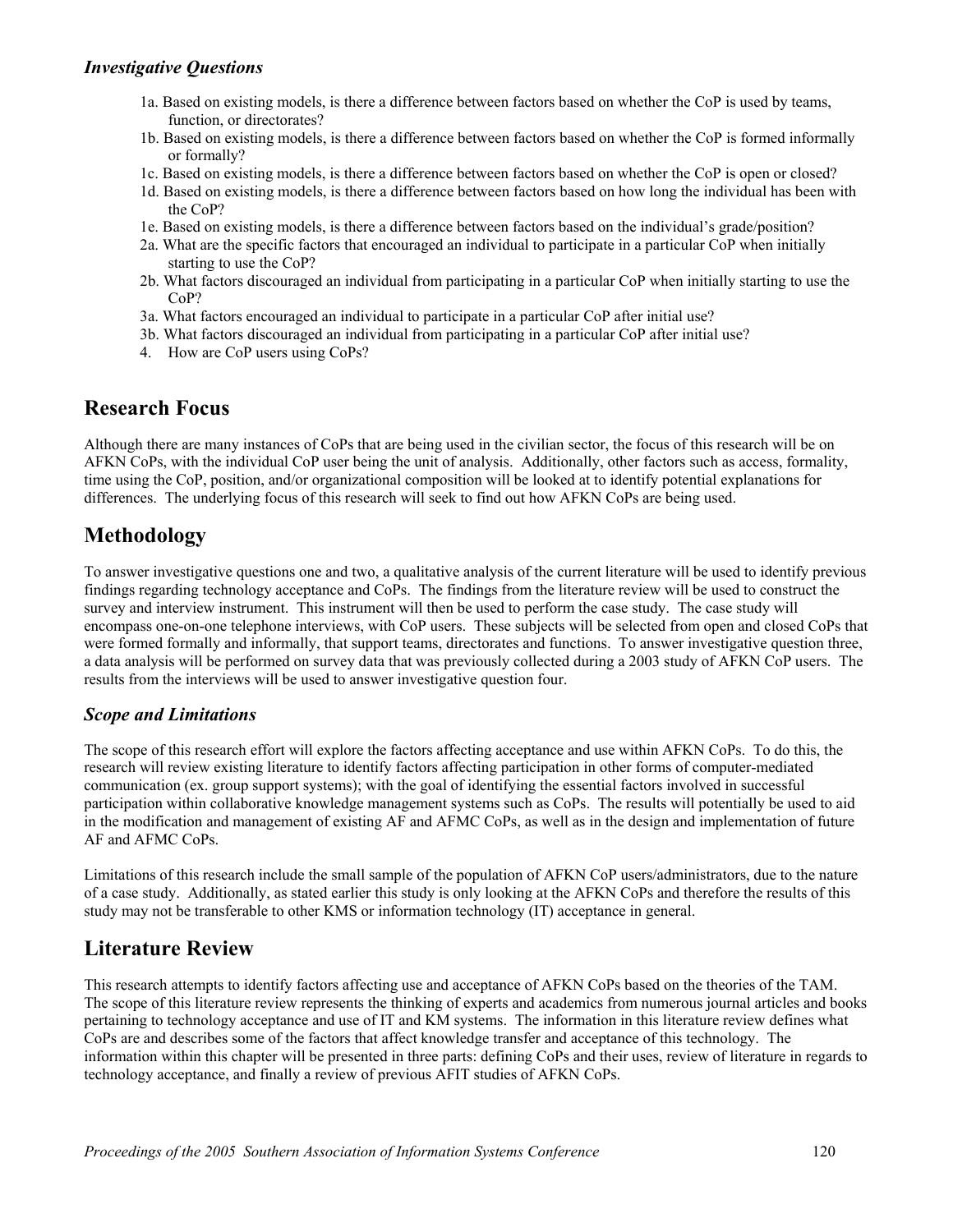#### *Communities of Practice*

Wenger (2002) defines a Community of Practice as a group of people "who share a concern, set of problems, or a passion about a topic and who deepen their knowledge and expertise in this area by interacting on an ongoing basis." Although this research refers to the AFKN CoP as a CoP, AFKN recognizes that their CoPs are actually just "workspaces" for CoPs that provide:

"...a web-based collaborative environment where members of a group use shared information and administrative and communications tools to conduct business, manage a project, keep abreast of important group issues and solve group problems." (AFKN, 2004)

One of the key differences between a CoP and any of the other structures is the purpose. A CoP's purpose is "to create and exchange knowledge and to develop individual capabilities." The purpose of the other structures include: delivering a product or service, taking care of an ongoing operation or process, accomplishing a specific task, informing a group (a form of electronic bulletin board), or informally receiving and passing on information. (Wenger, 2002)

Based on the previous two paragraphs, the AFKN CoPs can be regarded as an IT front-end that could be used for the majority of the other structures that were identified by Wenger and not just exclusively a CoP. From this point forward, the AFKN CoP is classified as a graphical interface, more specifically defined as a knowledge management support system (KMS), which "facilitate the sharing and integration of knowledge." (Alavi & Leidner, 1999)

#### *Technology Acceptance*

One of the greatest concerns for information systems research and practice is the adoption and use of information technology. Venkatesh and Davis (2000) assert that understanding and creating the conditions that influence human organizations to embrace information systems remains a high-priority research issue. (Venkatesh & Davis, 2000) The technology acceptance model seeks to provide an explanation of the determinants of computer acceptance that is "general, capable of explaining user behavior across a broad range of end-user computing technologies and user populations, while at the same time being both parsimonious and theoretically justified." (Davis, 1989)

Since this initial use of the TAM, it has seen many iterations. In 2002, Venkatesh et al. developed a model to examine the influence of pre-training and training environment interventions (termed users acceptance enablers). (Venkatesh, Speier,  $\&$ Morris, 2002) Their study concluded: "that both pre-training and training environment interventions play a pivotal role in shaping initial user motivations and perceptions that in turn form the basis for intentions and technology use over time. Furthermore, they noted a strong direct and indirect influence of ease of use and intrinsic motivation, and concluded that technology acceptance initiatives should focus on interventions designed to increase perceptions that the technology is easy and enjoyable to use. (Venkatesh et al., 2002)

In 2003, Venkatesh et al. reviewed the eight prominent models within the study of understanding individual acceptance of new IT. Their goal was to identify similarities as well as differences between the models. This model seeks to tie all of the major issues together into a cohesive model. In testing the model, Venkatesh et al. found these tests provided strong empirical support for UTAUT, which posits three direct determinants of intention to use (performance expectancy, effort expectancy, and social influence) and two direct determinants of usage behavior (intention and facilitating conditions). One of the recommendations from this research is the adoption of the UTAUT model to other technologies such as collaborative systems. (Venkatesh et al., 2003)

Although millions of dollars have potential users may not use the systems in spite of their availability. Using the technology acceptance model as a theoretical framework, Hong et al. (2001/2002) studies the effect of a set of individual differences and system characteristics on intention to use digital libraries. This study identified a strong relationship between relevance, that is to say, the data within the library was relevant to what the users needed, and perceived usefulness. (Hong, Thong, Wong, & Tam, 2001/2002)

#### *Previous Air Force Knowledge Now Research*

Bartczak (2002), performed one of the first studies of the AFKN CoPs. She outlined AFKN's beginnings in the early 1990s as an on-line acquisition regulations repository, systematic procedures for conducting acquisitions, as well as miscellaneous information such as acquisitions points of contact and lessons learned. At around this time, the first iteration of CoPs came about. At first, they were called "Workspaces." Bartczak found numerous barriers towards organizational knowledge management, to include a lack of leadership commitment and reinforcing behaviors. Additionally, she noted several coordinating and control barriers that had hampered AFKM's development. (Bartczak, 2002)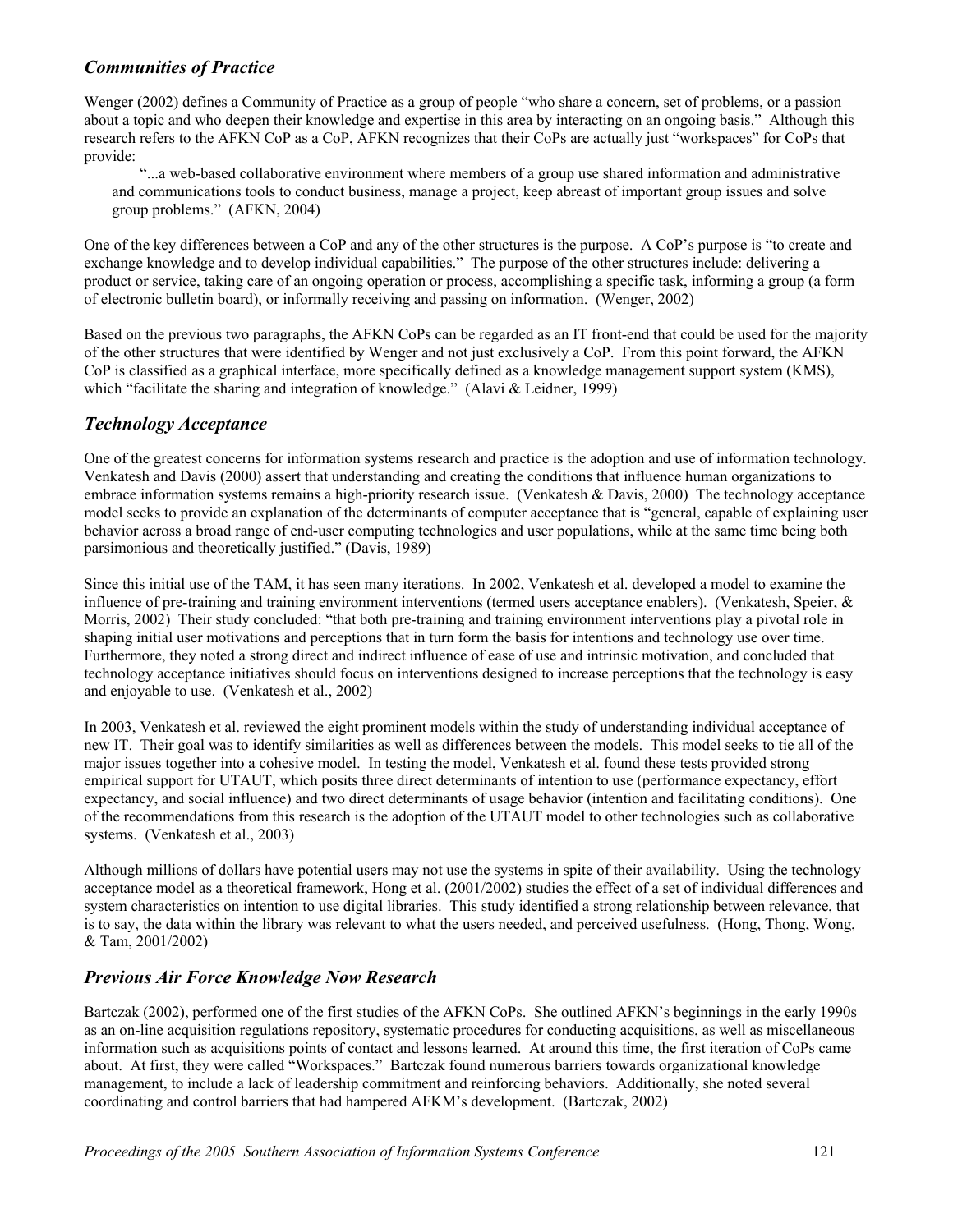In 2003, May sought to identify the stages of maturity of the various CoPs. Not surprisingly, this research concluded that "on average, the AF/AFMC CoPs are in the very early stages of evolution." (May, 2003)

Hinrichsen's (2004) research showed that out of the 12 factors examined, there was only "significant" difference in information sharing and positive culture. Although this study concluded that Shaw and Tuggle's KM culture variables in CoPs was not predictive, he felt that using factors such as types of communities or stage of development, might show a stronger relationship between the variables. (Hinrichsen, 2004)

Fitzgerald's (2003) research highlighted the factors affecting knowledge transfer, information sharing, and technology acceptance in AFKN CoPs. Of the nine factors that he originally looked at, his research concluded that the factors of job performance, trust, willingness to share, security constraints, and facilitator seemed to affect participation in CoPs. Although his first research question was effectively answered, the second research question, "What differentiates the successful and unsuccessful AFKN hosted Communities of Practice?" could not be answered. (Fitzgerald, 2004)

Rodriquez was the third researcher in 2004 that looked at AFKN CoPs. He looked at the content management issues with CoPs by performing a multiple case study of eight active AFKN CoPs. Rodriquez found that having a "well-developed" taxonomy is essential for good content management. He also pointed out that the knowledge owner was critical to the validation of the relevance and currency of the data on their CoP. (Rodriguez, 2004)

#### *The Research Model*

<span id="page-4-0"></span>Of the five previous studies performed on AFKN CoPs, only Fitzgerald (2004) looked at how usage of CoPs based on the technology acceptance model. The model for the current research is drawn from the above-mentioned TAM research. Please refer to [Figure](#page-4-0) 1 for the below discussion of the research model.





The base for the research model is the 1989 TAM model. (Davis et al., 1989) The four key items that came out of this model are Perceived Usefulness (U), Perceived Ease of Use (EOU), Intention to Use (IU), and Usage Behavior (UB). Davis concluded that perceived usefulness is a major determinant of people's intention to use. (Davis et al., 1989) In another study, Venkatesh et al. (2002) stated that ease of use has a "strong influence" on intention to use. (Venkatesh et al., 2002) He also noted that the influence that ease of use has on use provides a significant secondary affect on intention to use and that intention to use is a "major determinant of usage behavior." Davis concluded that usage behavior "can be predicted reasonably well from their intentions." (Davis et al., 1989)

From this base, User Acceptance Enablers (UAE) was added because of its "pivotal role" in the user's initial "motivations and perceptions" that in turn forms the basis for "intentions and technology use over time." (Venkatesh et al., 2002) Based on previous AFKN studies (Bartczak, 2002; Fitzgerald, 2004; Hinrichsen, 2004), Social Influences (SI) was added to the model. The UTAUT showed "strong empirical support" for social influence as a direct determinant of intention to use. They noted that social influence is "more likely to be important" in systems that are mandatory to use. Finally, the UTAUT

*Proceedings of the 2005 Southern Association of Information Systems Conference* 122